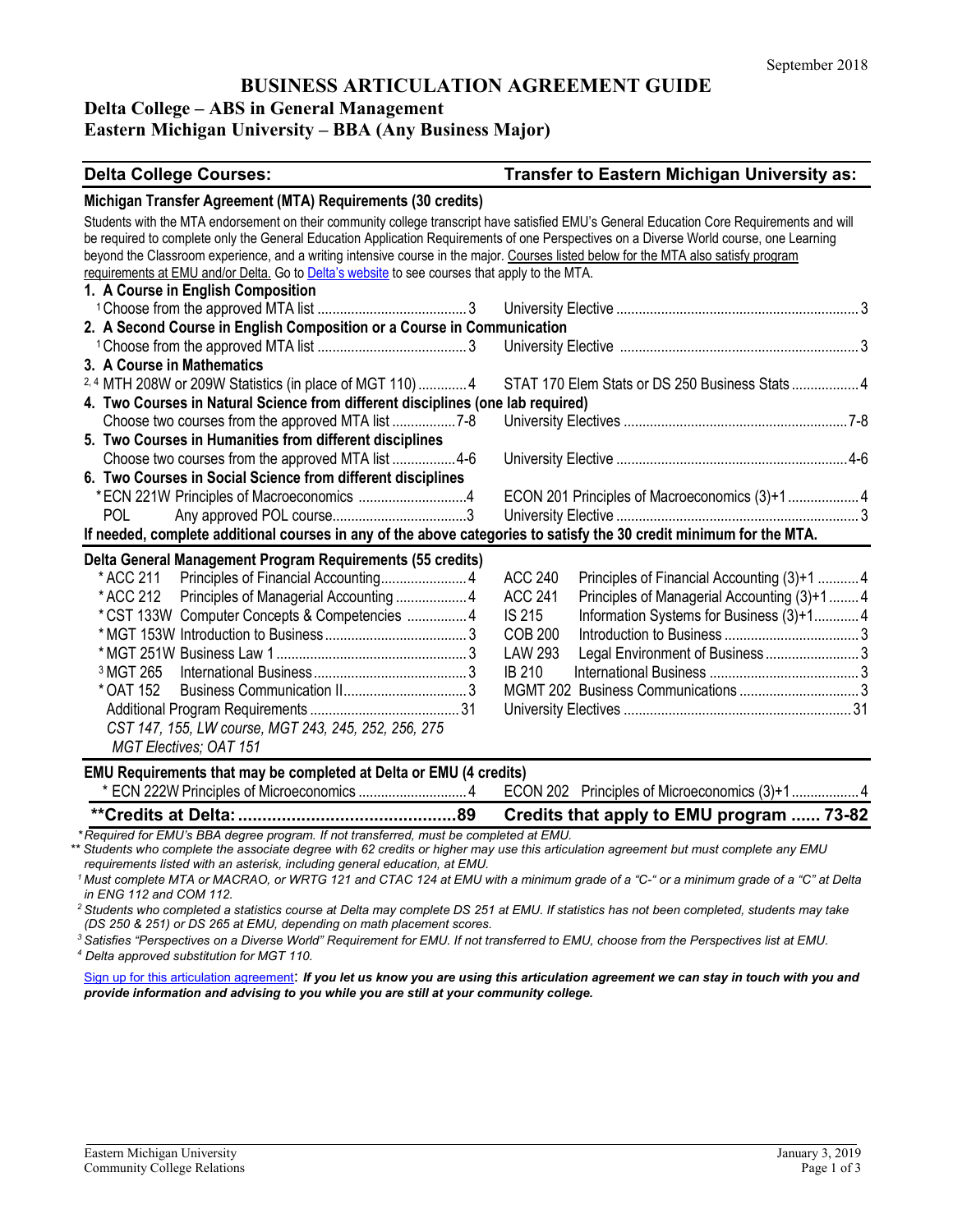# **BUSINESS ARTICULATION AGREEMENT GUIDE Delta College – ABS in General Management**

**Eastern Michigan University – BBA (Any Business Major)**

## **Completion of EMU's BBA Program**

**Major Requirements (42-51 credits)**

### **Business Core (18 credits)**

|  | <b>PRONOUT PUIP</b> (19 DIVANO)                                   |  |
|--|-------------------------------------------------------------------|--|
|  | <sup>1</sup> DS 251 Business Stats f/Decision Making or (DS 265)3 |  |
|  |                                                                   |  |
|  | MGMT 386 Organizational Behavior and Theory 3                     |  |
|  |                                                                   |  |
|  |                                                                   |  |
|  | OM 374 Introduction to Operations Management 3                    |  |
|  |                                                                   |  |

### **Discipline Requirements (24-33 credits)**

Students may choose any of the following areas to complete discipline requirements:

Accounting, accounting information systems, computer information systems, economics, entrepreneurship, general business, marketing, management, finance, or supply chain management. See the undergraduate catalog for discipline requirements. **Note:** Each student must complete a writing intensive course as part of the major. Consult your advisor for course options.

#### **LBC Requirement (0-3 credits)**

One Learning Beyond the Classroom (LBC) course or noncredit experience must be completed at EMU. Consult College of Business advisor for options.

| *Minimum Credits to Graduate:  124 |  |
|------------------------------------|--|

#### **Sample Sequence for completing the program**

*Students following this agreement have the option of selecting any of the following disciplines to complete the BBA: accounting, accounting information systems, computer information systems, economics, entrepreneurship, general business, marketing, management, finance, or supply chain management. A minimum of 42 credits must be completed at EMU. Additional credits may be required depending on the discipline chosen or the amount of credits remaining to meet the minimum graduation requirements of 124.* 

*DS 265 or DS 251 must be completed in the first semester at EMU.*

| <b>First Semester</b>                                                   | $(12-15 \text{ credits})$ |
|-------------------------------------------------------------------------|---------------------------|
|                                                                         |                           |
| Discipline Requirements or Electives 3-6<br><b>Second Semester</b>      | (12-15 credits)           |
|                                                                         |                           |
| <b>Third Semester</b><br>MGMT 490 F,W,S, online, Concur Prereq: OM 3743 | $(12-15 \text{ credits})$ |
| <b>Fourth Semester</b>                                                  | $(6-15 \text{ credits})$  |

*<sup>1</sup> Required Business foundation course. Must be completed before formal admission to the BBA program. Students who completed a statistics course at Delta may complete DS 251 at EMU. If statistics has not been transferred, students may take DS 250 and DS 251 or DS 265, depending on math placement scores. See page 3 for admission requirements.*

*\* The minimum credits required to graduate is 124 but the total will vary depending on the business discipline completed at EMU and the program completed at Delta. If enough credits are not transferred, additional credits will need to be completed at EMU to satisfy the minimum required for graduation.*